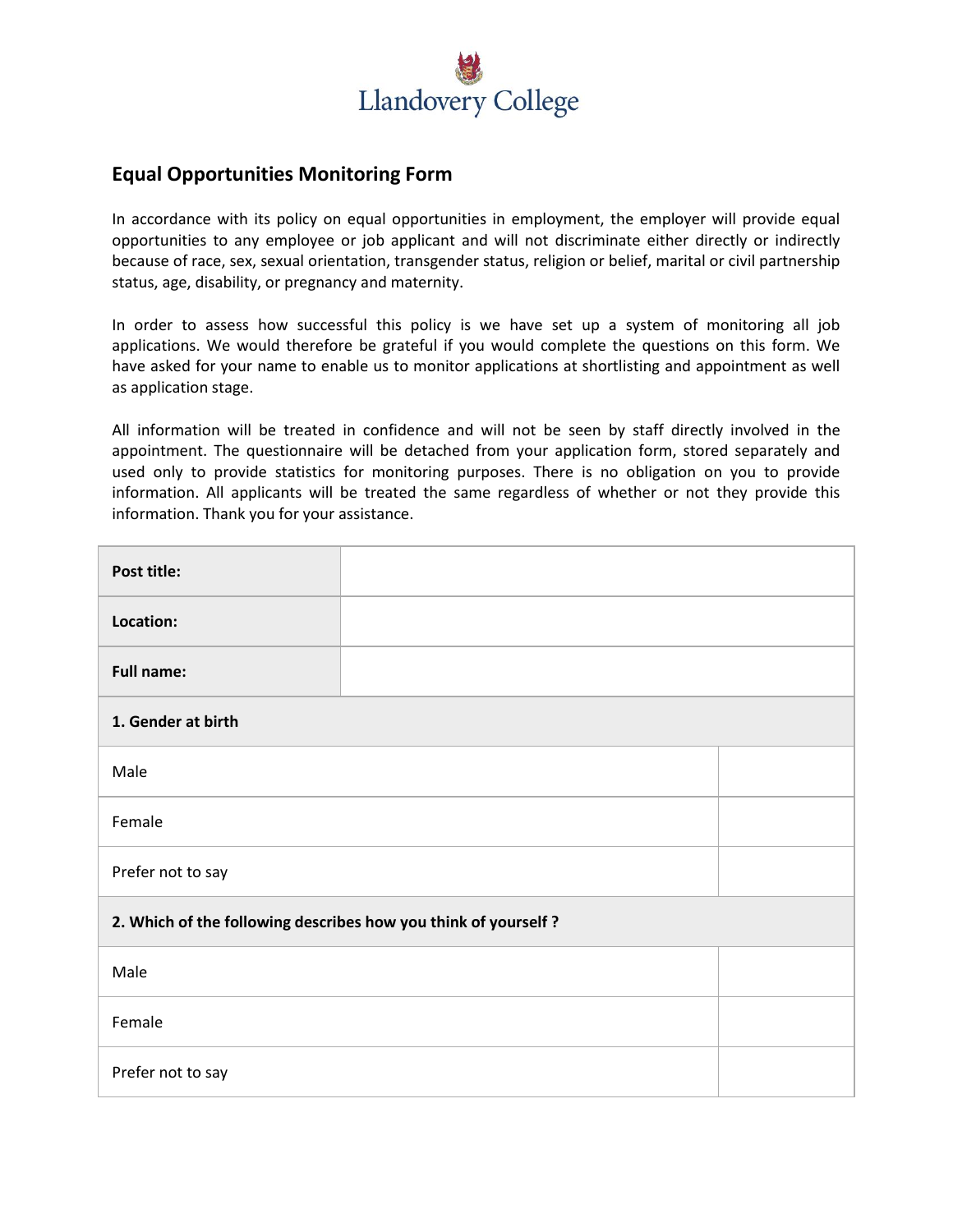Other

| 3. Gender reassignment: do you intend to, are you in the process of, or have you ever undergone the<br>process of gender reassignment? |  |  |  |  |
|----------------------------------------------------------------------------------------------------------------------------------------|--|--|--|--|
| Yes                                                                                                                                    |  |  |  |  |
| No                                                                                                                                     |  |  |  |  |
| Prefer not to say                                                                                                                      |  |  |  |  |
| 4. Age                                                                                                                                 |  |  |  |  |
| 5. Marital status                                                                                                                      |  |  |  |  |
| Married (opposite sex)                                                                                                                 |  |  |  |  |
| Married (same sex)                                                                                                                     |  |  |  |  |
| Civil partner                                                                                                                          |  |  |  |  |
| Single                                                                                                                                 |  |  |  |  |
| Other                                                                                                                                  |  |  |  |  |
| 6. What is your sexual orientation?                                                                                                    |  |  |  |  |
| <b>Bisexual</b>                                                                                                                        |  |  |  |  |
| Gay man                                                                                                                                |  |  |  |  |
| Gay woman/lesbian                                                                                                                      |  |  |  |  |
| Heterosexual/straight                                                                                                                  |  |  |  |  |
| Other                                                                                                                                  |  |  |  |  |
| Prefer not to say                                                                                                                      |  |  |  |  |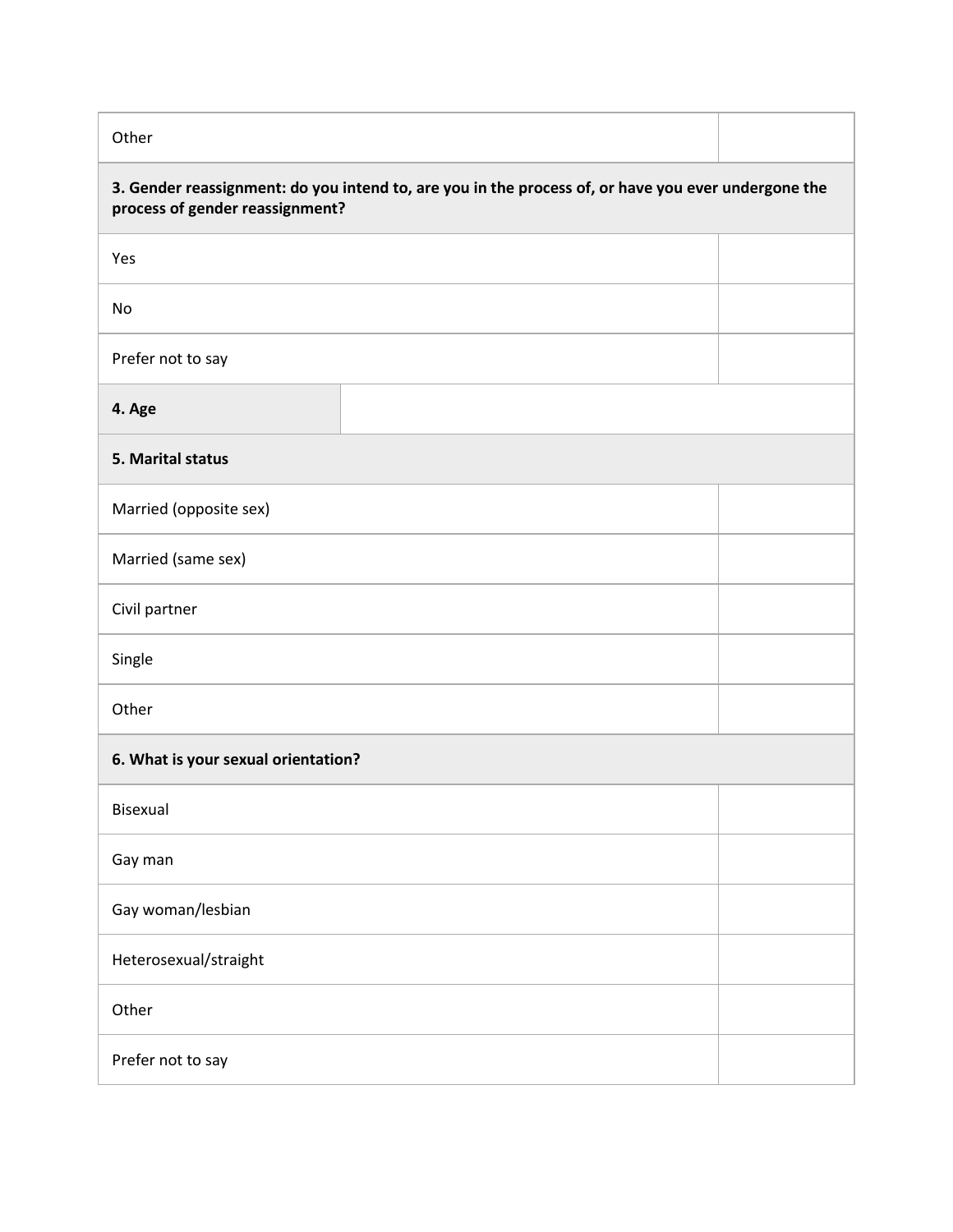## **7. Do you have any disabilities?**

## YES/NO

This information is used only for monitoring purposes. If you believe you may be disabled and may need any reasonable adjustments to be made in the recruitment and selection process or as part of your employment, please discuss this with the recruiting manager.

## **8. Ethnic origin**

(Relates to a sense of identity/belonging on the basis of race/culture, not place of birth or citizenship.)

I would describe myself as (choose ONE section from A to F, and then tick the appropriate box to indicate your cultural background):

| A White:                               |  |  |  |
|----------------------------------------|--|--|--|
| <b>British</b>                         |  |  |  |
| English                                |  |  |  |
| Scottish                               |  |  |  |
| Welsh                                  |  |  |  |
| Northern Irish                         |  |  |  |
| Irish                                  |  |  |  |
| Other, please specify:                 |  |  |  |
| <b>B Mixed/Multiple ethnic groups:</b> |  |  |  |
| White and Black Caribbean              |  |  |  |
| White and Black African                |  |  |  |
| White and Asian                        |  |  |  |
| Other, please specify:                 |  |  |  |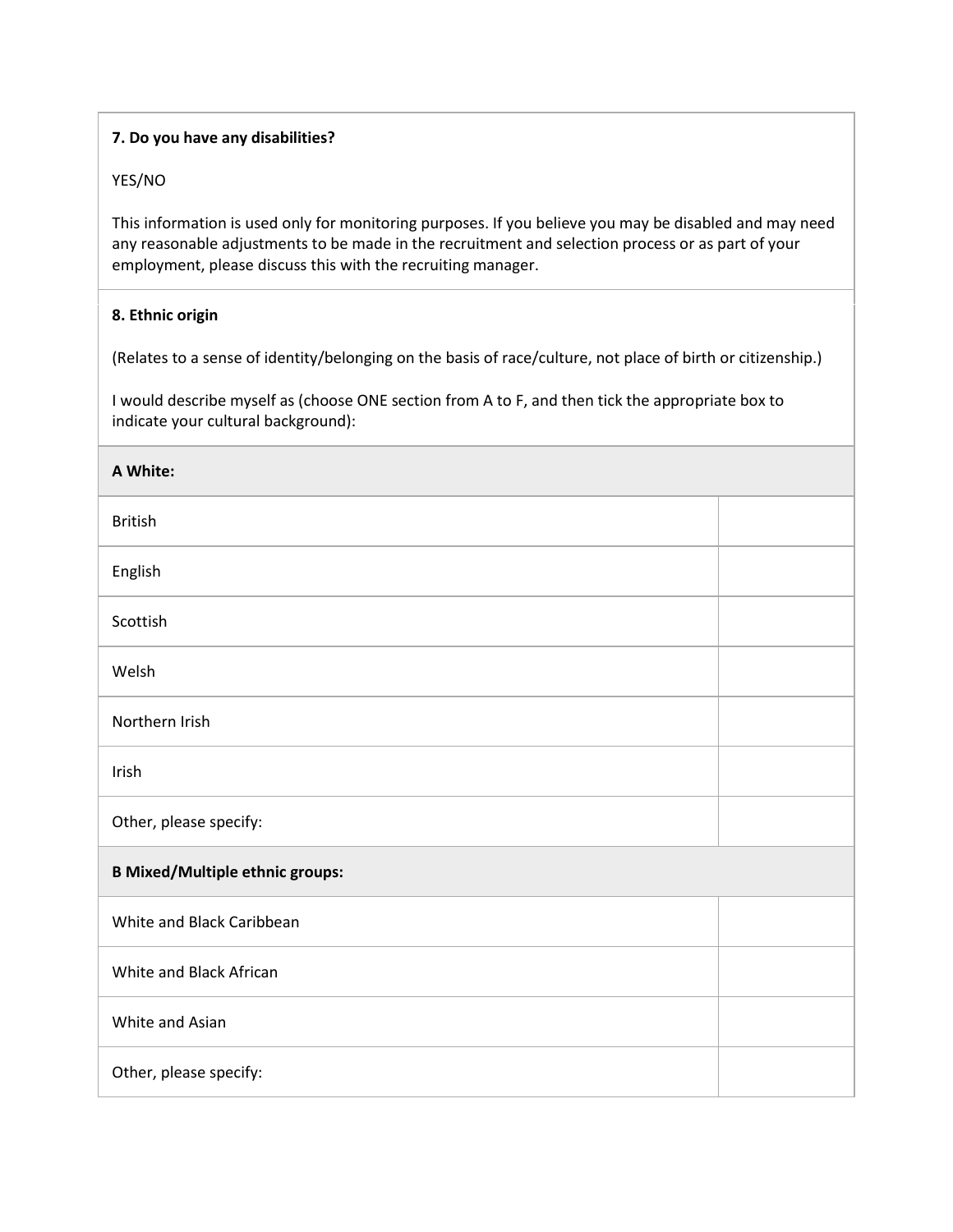| C Asian, Asian British, Asian English, Asian Scottish, Asian Welsh or Asian Northern Irish:             |  |  |  |  |
|---------------------------------------------------------------------------------------------------------|--|--|--|--|
| Indian                                                                                                  |  |  |  |  |
| Pakistani                                                                                               |  |  |  |  |
| Bangladeshi                                                                                             |  |  |  |  |
| Other, please specify:                                                                                  |  |  |  |  |
| D Black, Black British, Black English, Black Scottish, Black Welsh or Black Northern Irish:             |  |  |  |  |
| Caribbean                                                                                               |  |  |  |  |
| African                                                                                                 |  |  |  |  |
| Other, please specify:                                                                                  |  |  |  |  |
| E Chinese, Chinese British, Chinese English, Chinese Scottish, Chinese Welsh or Chinese Northern Irish: |  |  |  |  |
| Chinese                                                                                                 |  |  |  |  |
| Other, please specify:                                                                                  |  |  |  |  |
| F Other ethnic group:                                                                                   |  |  |  |  |
| Arab                                                                                                    |  |  |  |  |
| Prefer not to say                                                                                       |  |  |  |  |
| Other, please specify:                                                                                  |  |  |  |  |
| 9. Religion or belief                                                                                   |  |  |  |  |
| No religion or belief                                                                                   |  |  |  |  |
| <b>Buddhist</b>                                                                                         |  |  |  |  |
| Christian                                                                                               |  |  |  |  |